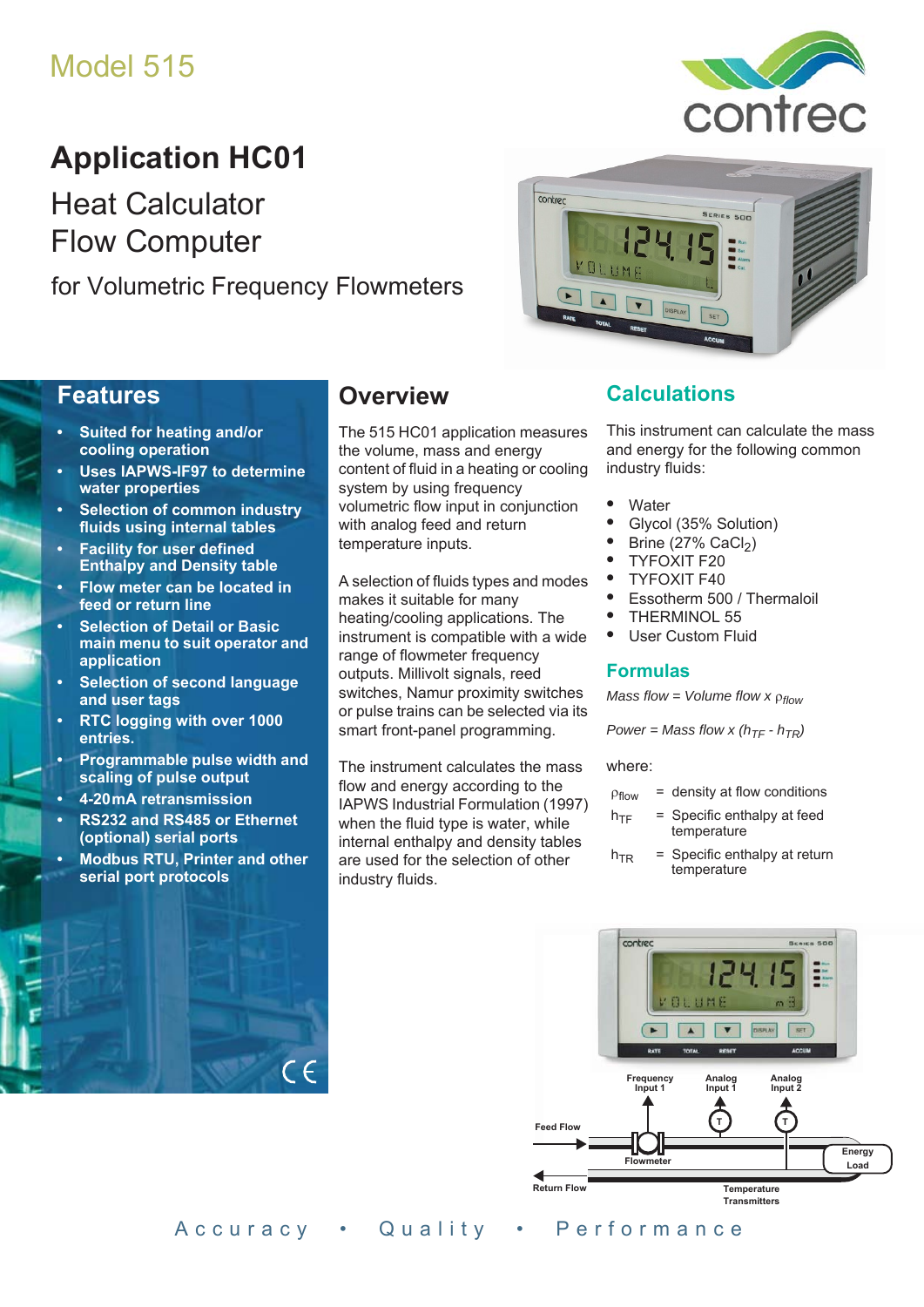## **Displayed Information**

The front panel display shows the current values of the input variables and the results of the calculations. A list of the variables for this application and their type (total or rate) is shown at the end of this document.

The instrument can be supplied with a real-time clock for data logging of over 1000 entries of the variables as displayed on the main menu.

#### **Communications**

There are two communication ports available as follows:

- **•** COM-1 RS-232 port
- **•** COM-2 RS-485 port (optional) or Ethernet (optional)

All types of ports can be used for remote data reading, while RS-232 and RS-485 serial ports can be used for printouts and for uploading and downloading of the application software to the instrument.

## **Isolated Outputs**

The opto-isolated outputs can re-transmit any main menu variable. The type of output is determined by the nature of the assigned variable. Totals are output as pulses and rates are output as 4-20 mA signals. One output is standard, a second output is available as an option.

## **Relay Outputs**

The relay alarms can be assigned to any of the main menu variables of a rate type. The alarms can be fully configured including hysteresis. Two relays are standard with two additional relays available as an option.

## **Software Configuration**

The instrument can be programmed to suit the particular application needs and the flexible I/O can be assigned as required. Program settings can be changed either via the front panel (depending on assigned access levels) or via the 500 Series Program Manager (500-PM software).

The instrument stores all set-up parameters, totals and logged data in non-volatile memory with at least 30 years retention.

## **Dimension Drawings**

## **Part Number**

515.XXXXXX-HC01 see **[Product Codes](#page-3-0)** to select required features

Default Application software: 515-HC01-000000

# **Analog Input Types**

Any analog input can be set to accept a 4-20 mA, 0-5 V or 1-5V signal, while any inputs assigned to a temperature sensor can also be set to accept a PT100 or PT500 signal.

## **Terminal Designations**

|    | <b>Terminal</b><br>Label |                | <b>Designation</b>                 | <b>Comment</b>                                     |  |  |
|----|--------------------------|----------------|------------------------------------|----------------------------------------------------|--|--|
| 1  | <b>FINP</b>              | $1+$           | Frequency Input 1+                 | <b>Volumetric Flow Input</b>                       |  |  |
| 3  | SG                       |                | Signal ground                      |                                                    |  |  |
| 5  | EXC V                    | $2+$           | Excitation Term 2+                 | For AINP1 RTD Input                                |  |  |
| 6  | EXC V                    | $3+$           | Excitation Term 3+                 | For AINP2 RTD Input                                |  |  |
| 7  | AINP1                    | $^{+}$         | Analog Input ch $1 (+)$            | Feed Temperature Input                             |  |  |
| 8  |                          | L,             | Analog Input ch 1 (-)              |                                                    |  |  |
| 9  | AINP <sub>2</sub>        | $\ddot{}$      | Analog Input ch $2 (+)$            | Return Temperature                                 |  |  |
| 10 |                          |                | Analog Input ch 2 (-)              | Input                                              |  |  |
| 15 | Vo                       | $\ddot{}$      | 8-24 volts DC output               | Overload protected                                 |  |  |
| 16 | G                        | $\overline{a}$ | DC Ground                          |                                                    |  |  |
| 17 | Vi                       | $\ddot{}$      | DC power input                     | DC power in 12-28V                                 |  |  |
| 18 | <b>SH</b>                | F              | Shield terminal                    |                                                    |  |  |
| 19 | <b>RS485</b>             | $\ddot{}$      | $RS485 (+)$                        | Optional RS485 port may                            |  |  |
| 20 | COM-2                    | $\overline{a}$ | RS485(-)                           | be replaced by Ethernet                            |  |  |
| 21 | port                     | G              | RS485 ground                       | port.                                              |  |  |
| 22 |                          | $1+$           | Switch 1                           |                                                    |  |  |
| 23 |                          | $2+$           | Switch 2                           |                                                    |  |  |
| 24 | <b>LOGIC</b>             | $3+$           | Switch 3                           | <b>Remote Reset</b>                                |  |  |
| 25 | <b>INPUTS</b>            | $4+$           | Switch 4                           | CAL Switch - In field<br>access protection         |  |  |
| 26 |                          | C-             | Signal ground                      |                                                    |  |  |
| 27 |                          | $\ddot{}$      | Output ch $1 (+)$                  |                                                    |  |  |
| 28 | OUT <sub>1</sub>         |                | Output ch 1 (-)                    |                                                    |  |  |
| 29 | OUT <sub>2</sub>         | $\ddot{}$      | Output $ch 2 (+)$                  |                                                    |  |  |
| 30 |                          |                | Output ch 2 (-)                    |                                                    |  |  |
| 31 |                          | <b>RC</b>      | Relay Common 1-2                   | Term 31 - Common 1-4<br>on legacy option card      |  |  |
| 32 |                          | R <sub>1</sub> | Relay 1                            |                                                    |  |  |
| 33 | <b>RELAYS</b>            | R <sub>2</sub> | Relay 2                            |                                                    |  |  |
| 34 |                          | R <sub>3</sub> | Relay 3                            |                                                    |  |  |
| 35 |                          | R <sub>4</sub> | Relay 4                            |                                                    |  |  |
| 36 |                          | RC             | Relay common 3-4                   | Term 36 only available on<br>new style option card |  |  |
| E  |                          | E              | Mains ground                       |                                                    |  |  |
| N  | АC<br><b>MAINS</b>       | N              | Mains neutral                      | AC power in 100-<br><b>240VAC</b>                  |  |  |
| А  |                          | A              | Mains active                       |                                                    |  |  |
|    |                          |                | RS232 COM-1 port 9-pin serial port |                                                    |  |  |

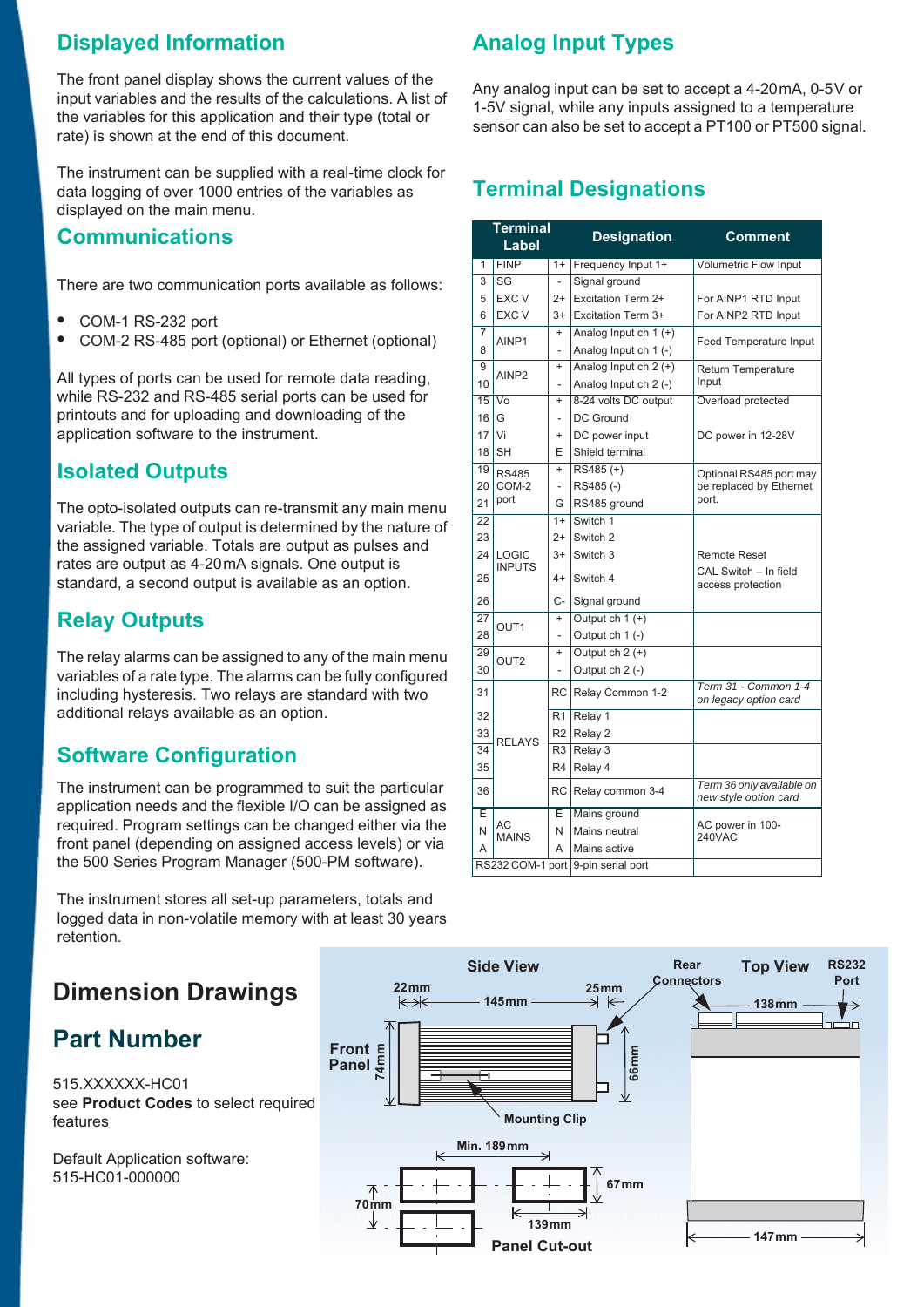# **Specifications**

#### **Operating Environment**

| <b>Temperature</b>                  | +5°C to +40°C (standard - no coating)<br>-20°C to +60°C (with conformal coating)<br>-30°C to +60°C (ExD housing with heater) |
|-------------------------------------|------------------------------------------------------------------------------------------------------------------------------|
| <b>Humidity</b>                     | 0 to 95% non condensing (conformal coating)<br>5% to 85% non condensing (no coating)                                         |
| <b>Power Supply</b>                 | 100-240 V AC (+/-10%) 50-60 Hz (+/-10%) or<br>12-28 V DC                                                                     |
| <b>Consumption</b>                  | 10W (max) Overvoltage category II                                                                                            |
| <b>Protection</b>                   | Sealed to IP65 (Nema 4X) when panel mounted                                                                                  |
| <b>Dimensions</b><br>(panel option) | 147 mm (5.8") width<br>74 mm (2.9") height<br>170mm (6.6") depth (behind the panel)                                          |

#### **Display**

| <b>Type</b>        | Backlit LCD with 7-digit numeric display and<br>11-character alphanumeric display |
|--------------------|-----------------------------------------------------------------------------------|
| <b>Digits</b>      | 15.5mm (0.6") high                                                                |
| <b>Characters</b>  | 6mm (0.24") high                                                                  |
| <b>LCD Backup</b>  | Last data visible for 15 min after power down                                     |
| <b>Update Rate</b> | 0.3 second                                                                        |
|                    |                                                                                   |

#### **Non-volatile Memory**

**Retention** > 30 years

**Data Stored** Setup, Totals and Logs

| <b>Approvals</b> |                                                                          |
|------------------|--------------------------------------------------------------------------|
| Interference     | $C_{\epsilon}$ compliance                                                |
| <b>Enclosure</b> | IECEx, ATEX and CSA approved enclosures<br>available for hazardous areas |

#### **Real Time Clock (Optional)**

| <b>Battery Type</b> | 3 volts Lithium button cell<br>- For Issue 7 option card, type CR2450N<br>manufactured by Renata only<br>- For conformal coated 'C' version, type BR2032<br>manufactured by Panasonic only<br>- For non-conformal coated versions, type<br>BR2032 and CR2032 manufactured by<br>Panasonic or Sony |
|---------------------|---------------------------------------------------------------------------------------------------------------------------------------------------------------------------------------------------------------------------------------------------------------------------------------------------|
| <b>Battery Life</b> | 5 years (typical)                                                                                                                                                                                                                                                                                 |

#### **Frequency Input (General) Range** 0 to 10 kHz for Pulse input type<br>
0 to 5 kHz for Coil & NPS input types **Overvoltage** 30V maximum **Update Time** 0.3 sec **Cutoff frequency** Programmable **Configuration** Pulse, coil or NPS input **Non-linearity** Up to 10 correction points

**Pulse Signal Type** CMOS, TTL, open collector, reed switch **Threshold** Signals switch below 1.3 & above 2 volts

| Coil               |                                  |
|--------------------|----------------------------------|
| <b>Signal Type</b> | Turbine and sine wave            |
| <b>Sensitivity</b> | 15mV minimum amplitude (typical) |
| <b>NPS</b>         |                                  |

**Signal Type** NPS sensor to Namur standard

| <b>Analog Input (General)</b>                     |                                                                            |
|---------------------------------------------------|----------------------------------------------------------------------------|
| Overcurrent                                       | 100 mA absolute maximum rating<br>(30mA for 4-20mA inputs)                 |
| <b>Update Time</b>                                | $< 1.0$ sec                                                                |
| Configuration                                     | RTD, 4-20mA, 0-5V and 1-5V input                                           |
| <b>Non-linearity</b>                              | Up to 20 correction points (some inputs)                                   |
|                                                   |                                                                            |
| <b>RTD Input</b>                                  | PT100 & PT500 to IEC 751                                                   |
| <b>Sensor Type</b><br>Connection                  | <b>Four Wire</b>                                                           |
| Range                                             | -200°C to 350°C                                                            |
|                                                   | -200°C to 800°C (PT100 extended range)                                     |
| <b>Accuracy</b>                                   | $0.1^{\circ}$ C typical<br>0.2°C typical (PT100 extended range)            |
|                                                   |                                                                            |
| 4-20 mA Input                                     |                                                                            |
| Impedance<br><b>Accuracy</b>                      | 100 Ohms (to common signal ground)<br>$0.05\%$ full scale (20 $\degree$ C) |
|                                                   | 0.1% (full temperature range, typical)                                     |
| 0-5 or 1-5 Volts Input                            |                                                                            |
| <b>Impedance</b>                                  | 10 MOhms (to common signal ground)                                         |
| <b>Accuracy</b>                                   | 0.05% full scale $(20^{\circ}C)$                                           |
|                                                   | 0.1% (full temperature range, typical)                                     |
| <b>Logic Inputs</b>                               |                                                                            |
| <b>Signal Type</b>                                | CMOS, TTL, open collector, reed switch                                     |
| Overvoltage                                       | 30V maximum                                                                |
|                                                   |                                                                            |
| <b>Relay Output</b>                               |                                                                            |
| <b>No. of Outputs</b>                             | 2 relays plus 2 optional relays<br>250 volts AC, 30 volts DC maximum       |
| <b>Voltage</b>                                    | (solid state relays use AC only)                                           |
|                                                   |                                                                            |
| Current                                           | 3A maximum - mechanical relays                                             |
|                                                   | 1.5A maximum - solid state relays                                          |
| <b>Communication Ports</b>                        |                                                                            |
| <b>Ports</b>                                      | COM-1 RS-232 port                                                          |
| <b>Baud Rate</b>                                  | COM-2 RS-485 or Ethernet port (optional)<br>2400 to 19200 baud             |
| <b>Parity</b>                                     | Odd, even or none                                                          |
| Stop Bits                                         | 1 or 2                                                                     |
| Data Bits                                         | 8                                                                          |
| <b>Protocols</b>                                  | ASCII, Modbus RTU, Modbus TCP/IP (Ethernet                                 |
|                                                   | Port), Printer                                                             |
| <b>Transducer Supply</b>                          |                                                                            |
| <b>Voltage</b>                                    | 8 to 24 volts DC, programmable                                             |
| <b>Current</b>                                    | 70mA @ 24V, 120mA @ 12V maximum                                            |
| <b>Protection</b>                                 | Power limited output                                                       |
| <b>Isolated Output</b>                            |                                                                            |
| <b>No. of Outputs</b>                             | 2 configurable outputs                                                     |
| Configuration                                     | Pulse/Digital or 4-20mA output                                             |
|                                                   |                                                                            |
| <b>Pulse/Digital Output</b><br><b>Signal Type</b> | Open collector                                                             |
| <b>Switching</b>                                  | 200 mA, 30 volts DC maximum                                                |
| Saturation                                        | 0.8 volts maximum                                                          |
| <b>Pulse Width</b>                                | Programmable: 10, 20, 50, 100, 200 or 500ms                                |
|                                                   |                                                                            |
| 4-20 mA Output<br><b>Supply</b>                   | 9 to 30 volts DC external                                                  |
| <b>Resolution</b>                                 | 0.05% full scale                                                           |

*Important: Specifications are subject to change without notice.*

0.1% (full temperature range, typical)